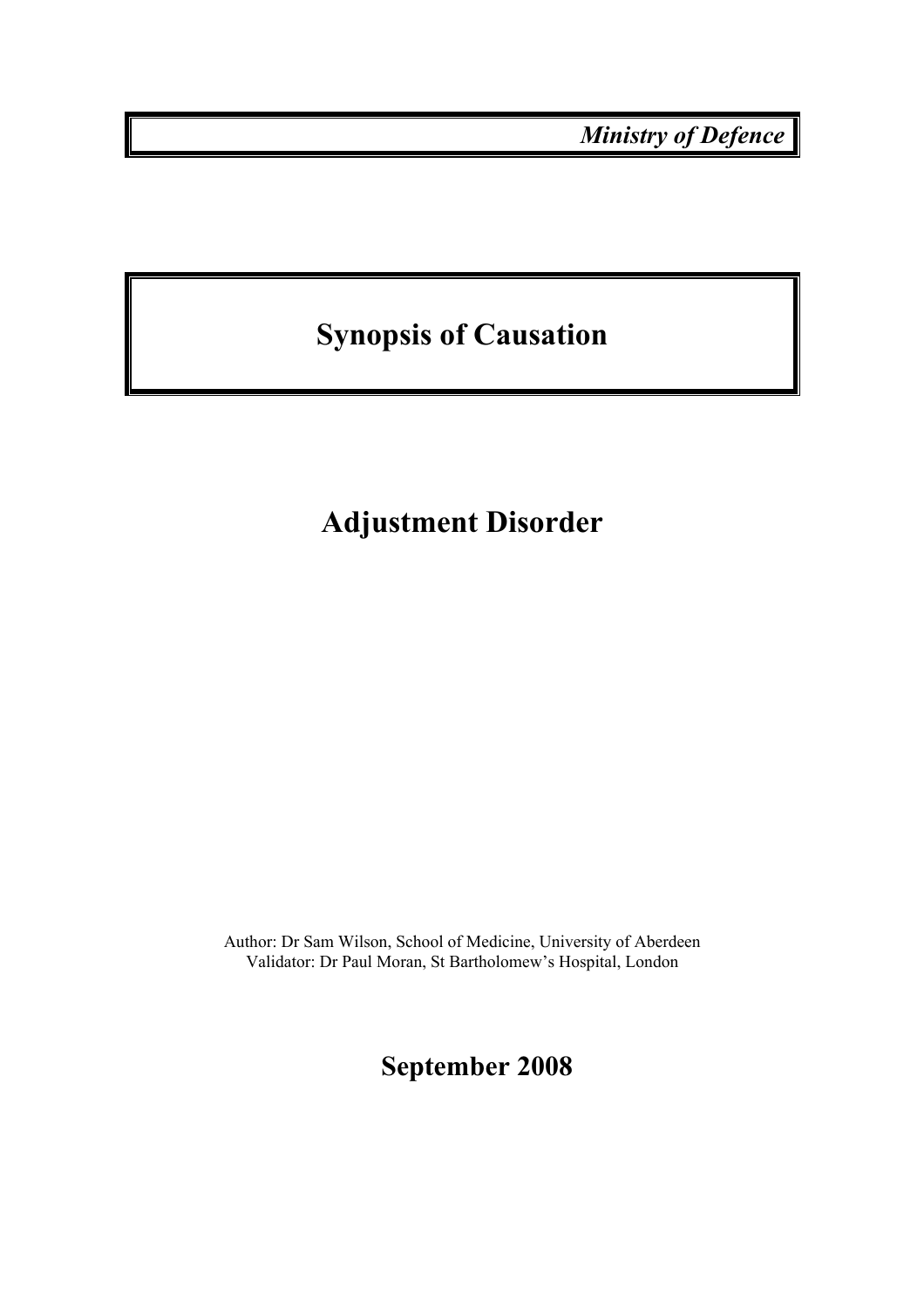## **Disclaimer**

This synopsis has been completed by medical practitioners. It is based on a literature search at the standard of a textbook of medicine and generalist review articles. It is not intended to be a meta-analysis of the literature on the condition specified.

Every effort has been taken to ensure that the information contained in the synopsis is accurate and consistent with current knowledge and practice and to do this the synopsis has been subject to an external validation process by consultants in a relevant specialty nominated by the Royal Society of Medicine.

The Ministry of Defence accepts full responsibility for the contents of this synopsis, and for any claims for loss, damage or injury arising from the use of this synopsis by the Ministry of Defence.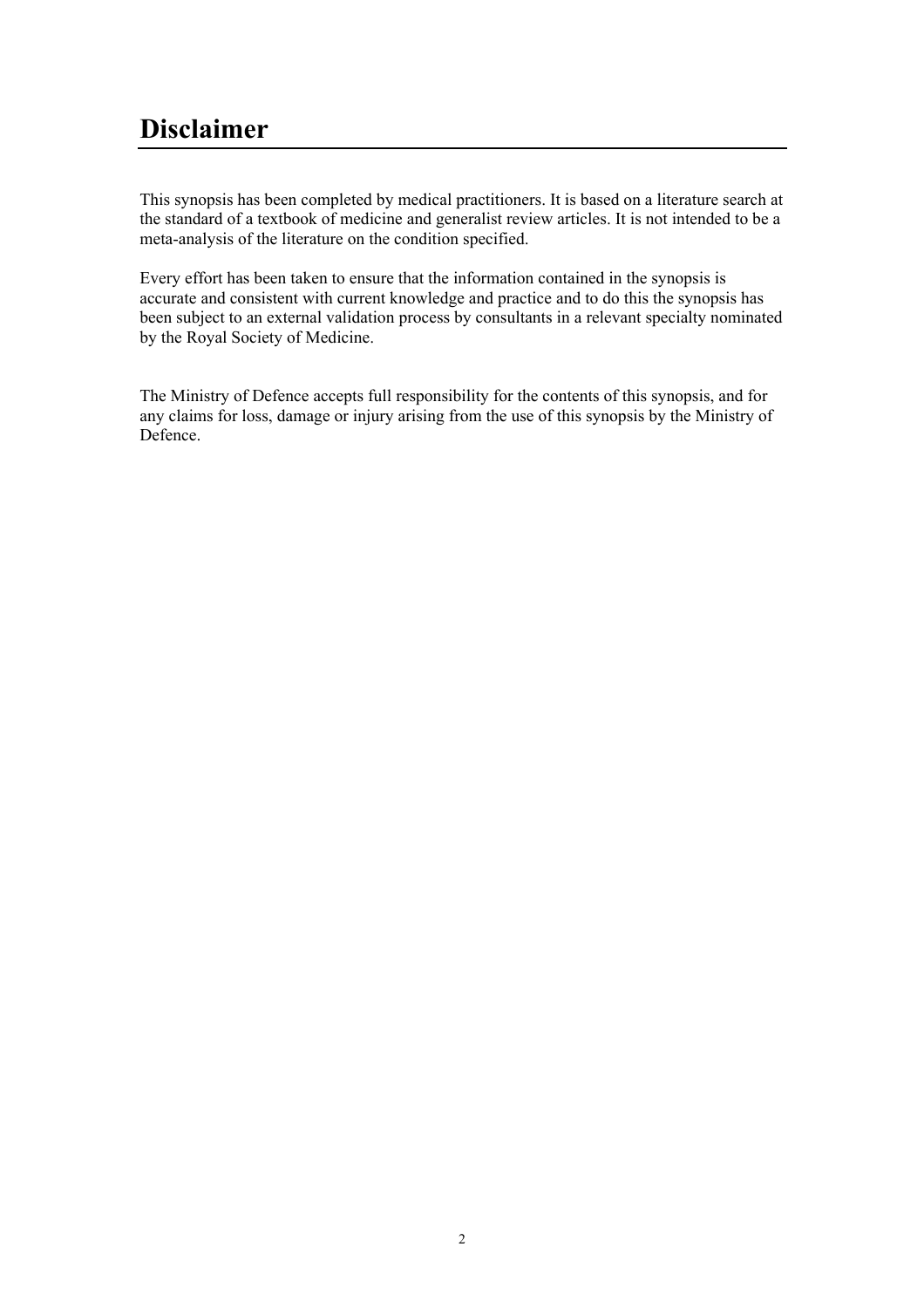### **1. Definition**

- 1.1 The ICD-10<sup>1</sup> and  $\overline{DSM-IV}^2$  define adjustment disorders as transient states of distress and emotional disturbance, which arise in the course of adapting to a significant life change, stressful life event, serious physical illness, or possibility of serious illness.
- 1.2 The stressor may involve only the individual, or may also affect their wider community.
- 1.3 Individual predisposition plays a greater role in the risk of occurrence of adjustment disorders than it does in the other reactions to stressful events, such as post-traumatic stress disorder, but it is assumed that the condition would not have arisen without the stressor. ICD-10 defines the stressor as "not of an unusual or catastrophic type."
- 1.4 Adjustment disorder is sometimes criticised as "medicalising of problems of living,"<sup>3</sup> because there is an indistinct separation between the condition and normal reactions to stress.<sup>4</sup> However, most studies have shown that adjustment disorder is a distinct psychiatric condition.<sup>5-10</sup> DSM-IV does not allow a diagnosis of adjustment disorder to be made if the disturbance meets the criteria for a different psychiatric condition, or if the disturbance is an exacerbation of a pre-existing psychiatric condition or personality disorder.
- 1.5 The symptoms can include depressed mood, anxiety, worry, a feeling of inability to cope, plan ahead, or continue in the present situation, and a degree of difficulty in day-to-day living. The individual may feel liable to dramatic behaviour or outbursts of violence.
- 1.6 ICD-10 states the stressor is "not of an unusual or catastrophic type". DSM-IV states that the symptoms are "clinically significant as evidenced by; marked distress in excess of what would be expected from exposure to the stressor; or, significant impairment in social or occupational functioning."
- 1.7 ICD-10 and DSM-IV both require that the onset is within three months of the occurrence of the stressful event or life change, but ICD-10 adds that the onset is usually within one month.
- 1.8 ICD-10 states that the duration of symptoms does not usually exceed 6 months (except in the case of "prolonged depressive reaction", which is a specific type of adjustment disorder). DSM-IV states that the symptoms must resolve within six months of the termination of the stressor, unless the stressor is chronic or has enduring consequences.
- 1.9 By convention, the normal reaction to bereavement is not diagnosed as an adjustment disorder. However, both ICD-10 and DSM-IV allow grief to be diagnosed as an adjustment disorder if it is of an abnormal type, or if it lasts longer than six months.
- 1.10 As described above, the criteria in ICD-10 and DSM-IV are slightly different. The same individual may or may not be diagnosed with adjustment disorder, depending upon which classification system is used.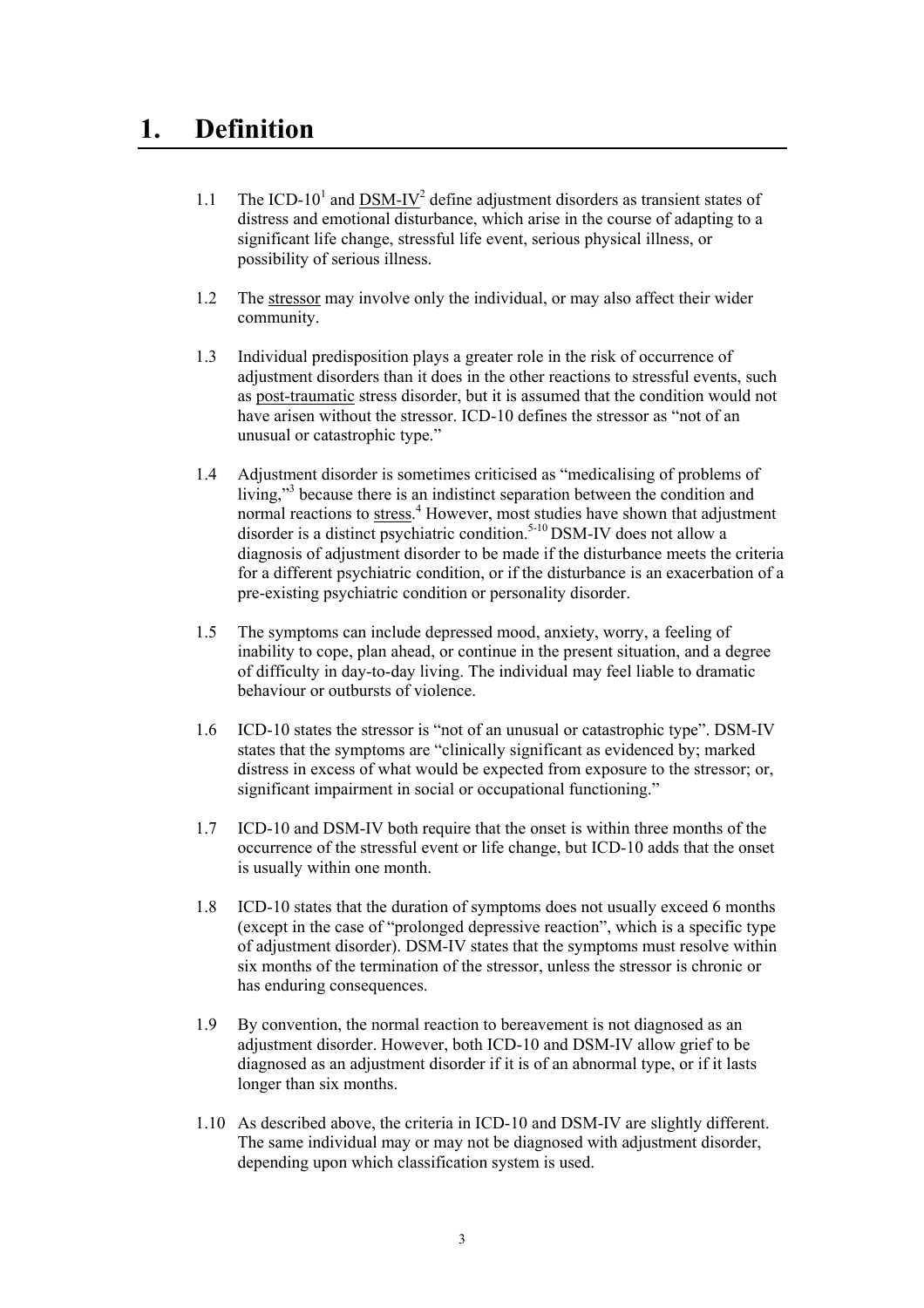- 1.11 Both the ICD-10 and DSM-IV sub-types of adjustment disorder depend on the profile of symptoms which an individual experiences. However, it should be noted that although the overall condition of adjustment disorder is valid, separating the disorder into sub-categories may be of no benefit.<sup>3</sup>
- 1.12 The ICD-10 delineates the following sub-types;
	- Brief depressive reaction
	- Prolonged depressive reaction
	- Mixed anxiety and depressive reaction
	- Adjustment disorder with predominant disturbance of other emotions
	- Adjustment disorder with predominant disturbance of conduct
	- Adjustment disorder with mixed disturbance of emotions and conduct
	- Adjustment disorder with other specified predominant symptoms
- 1.13 Subtypesin DSM-IV are given below. The disorders are specified as "acute" if lasting less than 6 months, or "chronic" if the disturbance persists for longer than 6 months in the presence of a long-lasting stressor.
	- Adjustment disorder with depressed mood
	- Adjustment disorder with anxiety
	- Adjustment disorder with mixed anxiety and depressed mood
	- Adjustment disorder with disturbance of conduct
	- Adjustment disorder with mixed disturbance of emotions and conduct
	- Unspecified adjustment disorder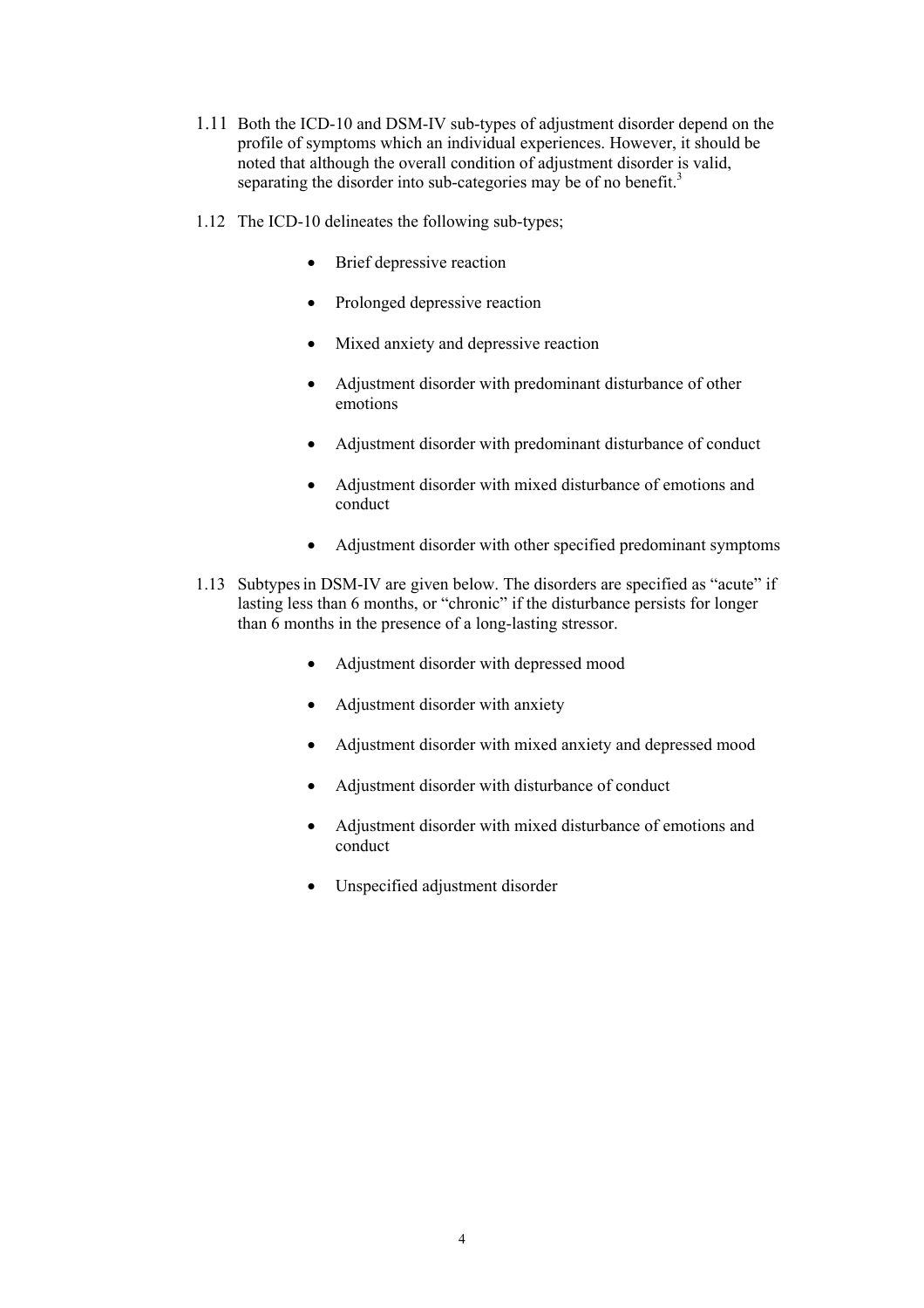## **2. Clinical features**

- 2.1 Adjustment disorder is diagnosed when an individual develops psychiatric symptoms in the course of adjusting to new circumstances.
- 2.2 There is a mixture of symptoms which can include:
	- **Psychological symptoms.** These include depression, anxiety, worry, poor concentration and irritability
	- **Physical symptoms.** These include palpitations, rapid breathing, diarrhoea and tremor
	- **Behavioural disturbances.** These can consist of aggression, deliberate self-harm, abuse of alcohol, drug misuse, social difficulties, and occupational problems
- 2.3 The symptoms arise gradually after a stressful event, and usually occur within a month of it. The disorder rarely lasts longer than six months.
- 2.4 Individuals suffering from adjustment disorder will have difficulties in social and occupational functioning; work and relationships may suffer due to ongoing distress or poor concentration. However, these difficulties will be limited and may not impair their daily life to a significant degree.
- 2.5 Examples of such stressful events include relationship break-up, unemployment, occupational dispute, bereavement, illness and other major changes.
- 2.6 The stressful event does not have to be of an exceptional severity, unlike in the condition post-traumatic stress disorder (PTSD). Personal vulnerability in response to stress is said to play a greater role in the development of adjustment disorder, than in the development of other stress-related psychiatric conditions (such as PTSD).<sup>1,2</sup> However, there is limited evidence to confirm or refute this.<sup>3</sup>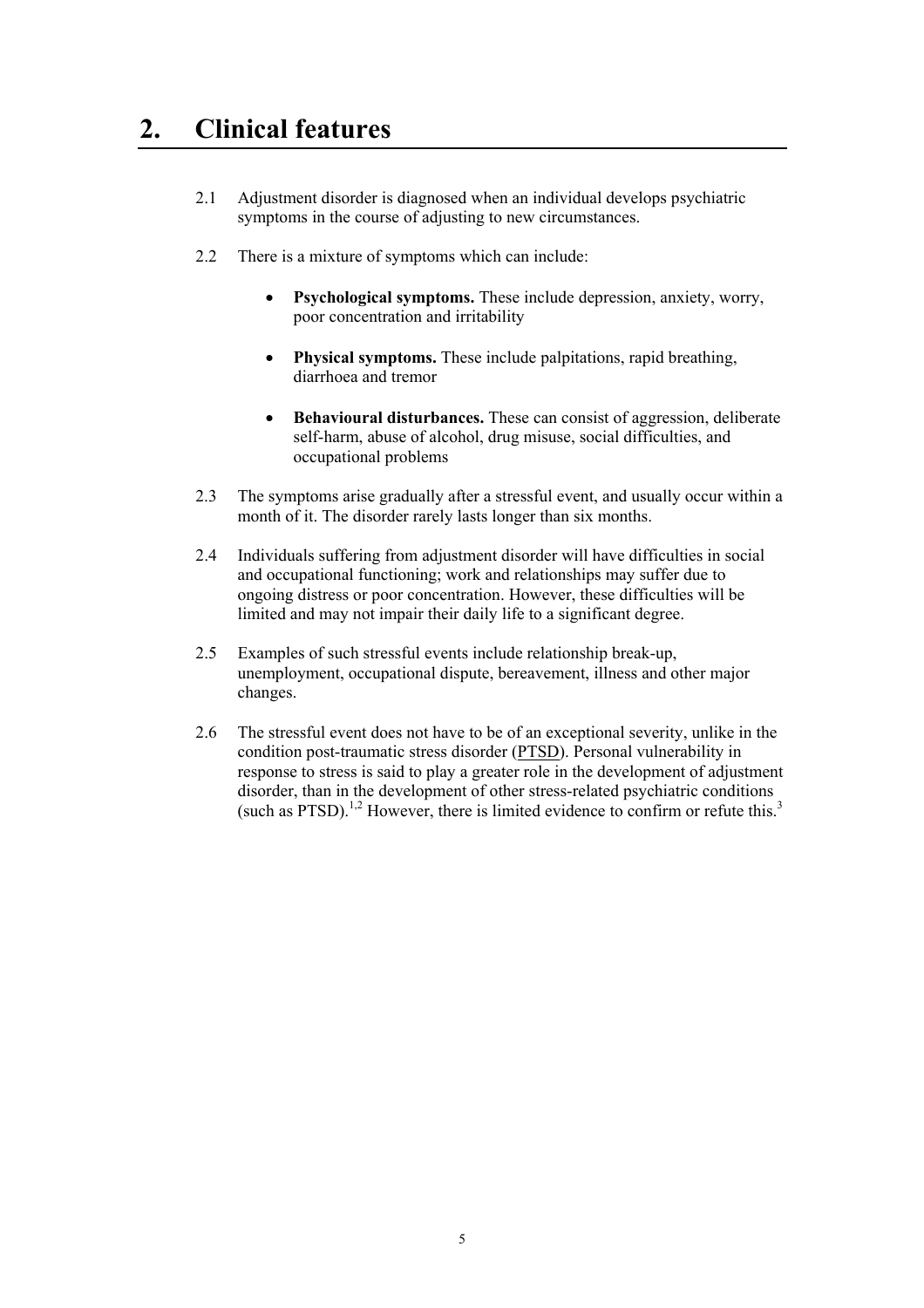- 3.1 A diagnosis of adjustment disorder requires the identification of a stressful event.
- 3.2 **A note on research.** Compared to other psychiatric conditions, there has been little research into adjustment disorder. $4$  All of the studies quoted are from other countries, because there are no studies of adjustment disorder in British populations, either civilian or military. As psychiatric disorders are heavily influenced by social and cultural factors, these studies will not have exact equivalence to UK populations.

#### 3.3 **Prevalence.**

- 3.3.1 There is little information regarding the prevalence of adjustment disorder in the community. In US psychiatric clinics, 2.3% of patients present with adjustment disorder.<sup>11</sup> A study of US, Canadian, and Australian general hospitals showed that 12% of patients develop the condition, $\frac{1}{2}$  probably in the context of reaction to a diagnosis of serious physical illness.
- 3.3.2 The overall prevalence of adjustment disorder in military settings is unknown. However, in a survey of seventy-eight Sri Lankan Air Force personnel referred to psychiatric services, one quarter had a diagnosis of adjustment disorder, one quarter were classified as having other stress-related symptoms, and one half had one of a number of other psychiatric diagnoses.13 This study used DSM-IV diagnostic criteria, but because psychiatric conditions are influenced by socio-cultural factors, the results may not be generally applicable to other populations.
- 3.4 **Role of stress.** Individuals must have undergone a stressful event to be considered as having adjustment disorder. However, stress and psychiatric disorder in the military are not always related to combat exposure. The majority of personnel in the above study were not deployed in war zones at the time of the onset of their symptoms, $13$  so their stress was not likely to be related to combat.
- 3.5 **Vulnerability.** Individuals have different vulnerability to adjustment disorder depending on their personal and background characteristics. Not all individuals undergoing similar stress develop the condition. The following factors are associated with adjustment disorder. It should be noted that research quoted in sections 3.5.1-3.5.5 relates to foreign military populations. Numbers of people in the studies are few and the conclusions should be treated with caution.
	- 3.5.1 Childhood factors have been implicated; a controlling mother and an abusive father are associated with an increased risk of adjustment disorder,  $14$  as is an over-protective mother.<sup>15</sup> Personal factors of high neuroticism and low extraversion may be associated with adjustment disorder.<sup>15</sup> However, in both these studies,  $14,15$  the subjects were conscripts and the findings may not be applicable to enlisted men.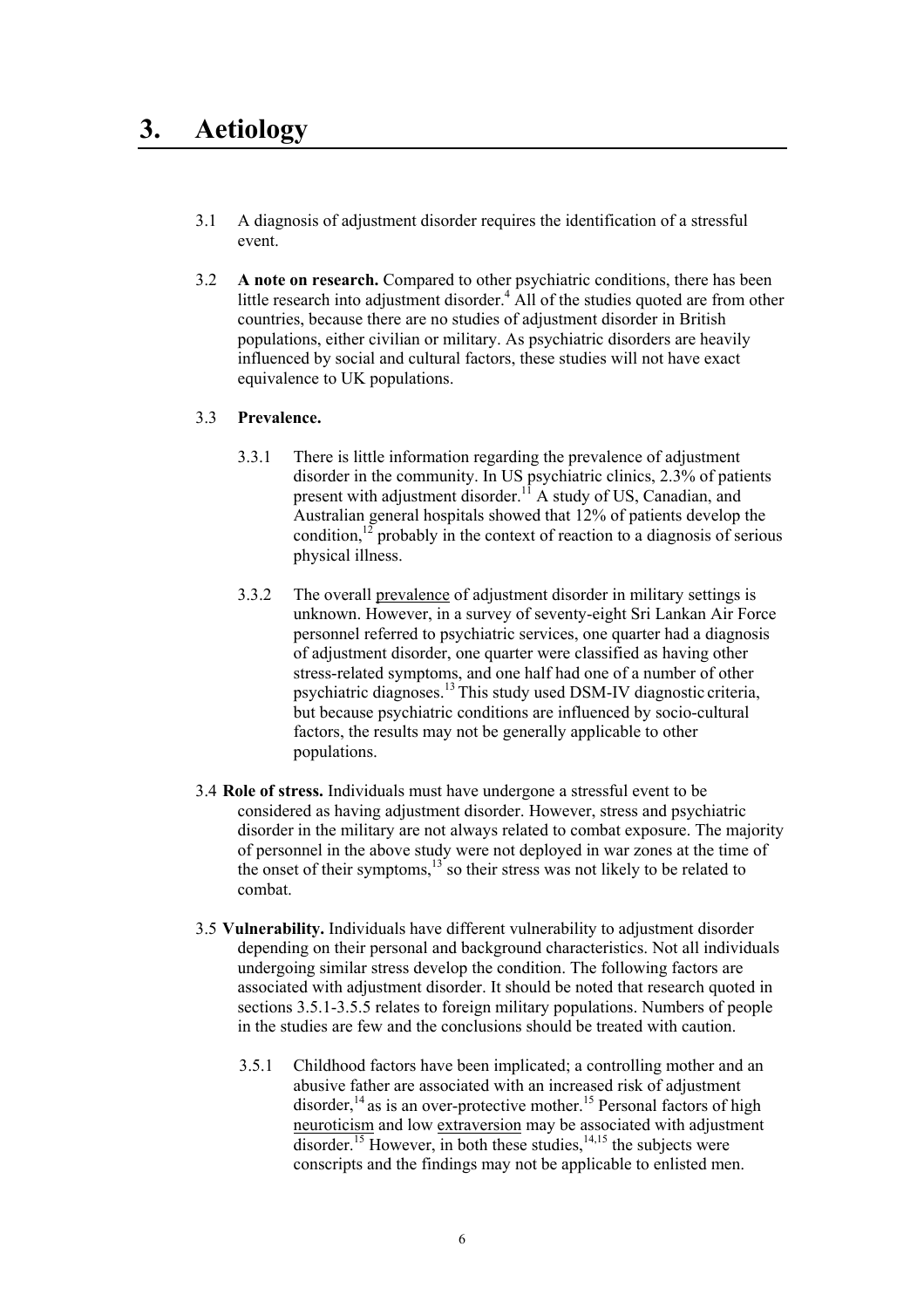- 3.5.2 Higher educational level appears to protect against psychological distress<sup>16</sup>
- 3.5.3 The evidence for marriage being a protective factor is conflicting.16
- 3.5.4 **Association of factors.** It should be remembered that just because there is an association between a factor and adjustment disorder, there may not be a causal link, or the link may be reversed. For instance, people with a tendency toward adjustment disorder might be less likely to be married or achieve high education because their adjustment disorder interferes with their ability in relationships or at school, rather than because single status or low education confers vulnerability to adjustment disorder.
- 3.5.5 In a naval population, being conscripted as opposed to enlisted increased the risk of psychological problems related to stress and adjustment.<sup>16</sup>
- 3.5.6 The link between personality disorder and adjustment disorder is unclear. Although personality disorder may increase the risk of development of adjustment disorder, patients with adjustment disorder are less likely to have a co-existing personality disorder than patients with depression.<sup>17-19</sup> These three studies involve civilian populations in Ireland, Italy, and Norway.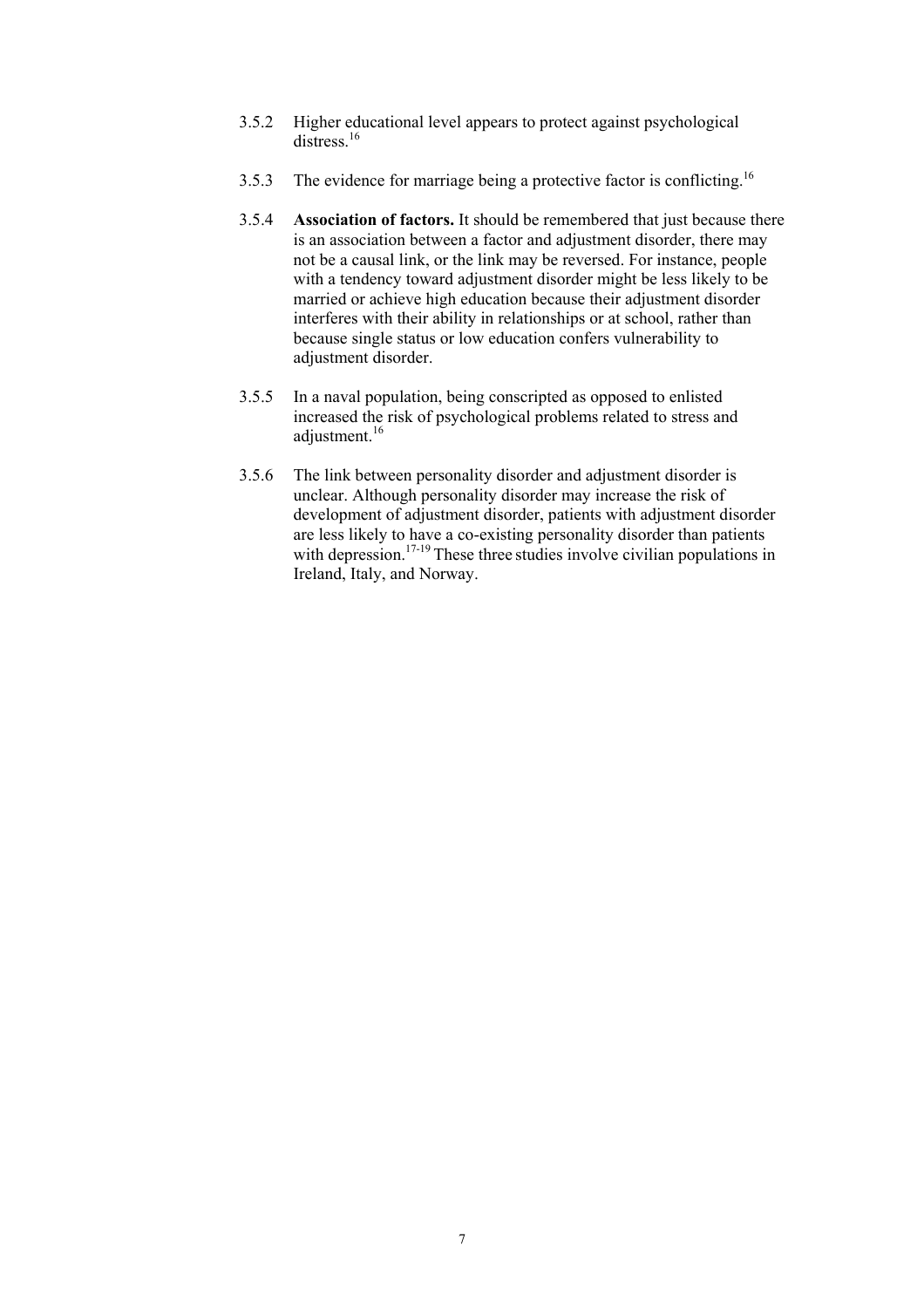### **4. Prognosis**

- 4.1 Adjustment disorders usually resolve after several months;<sup>10</sup> only rarely do they become long-term. There are no studies investigating the effectiveness of treatment.
- 4.2 In a study of over two thousand US naval personnel,<sup>5</sup> adjustment disorder was found to be less severe and less disabling than other psychiatric conditions in terms of shorter illnesses, better subsequent return to effective work and fewer and shorter hospital admissions. A study of children in the US with adjustment disorder<sup>20</sup> showed an average duration of the condition of 7 months and a recovery rate of 97%. In a study of Sri Lankan Air Force personnel,<sup>13</sup> fourfifths of patients with adjustment disorder returned to work within six months. These studies are likely to be of some relevance to this discussion, although once again it should be stressed the data are unlikely to have exact equivalence to UK populations.
- 4.3 In one US study,  $\frac{7}{1}$  five years after diagnosis 79% of adult patients were well, although 8% of them had experienced a relapse of symptoms. Of the remaining 21% who were unwell, most had gone on to develop depression or alcohol problems. Other studies of civilian populations have found less than 18% of individuals develop long-term adjustment disorder.<sup>8,21</sup>
- 4.4 Regarding the risk of suicide, some work has shown that two per cent of patients with adjustment disorder commit suicide during the following five years.<sup>22</sup> Although this is higher than the suicide risk in the general population, it is substantially lower than for other forms of psychiatric disorder.
- 4.5 Some research suggests that if the stressor continues (for example, continued ill-health or financial stress), the adjustment disorder can become long-term.<sup>7</sup>
- 4.6 Adjustment disorders can resolve without medical intervention. Treatment is usually supportive, involving helping the patient to express their feelings and resolve their problems. Occasionally, antidepressant or anti-anxiety medication may be used.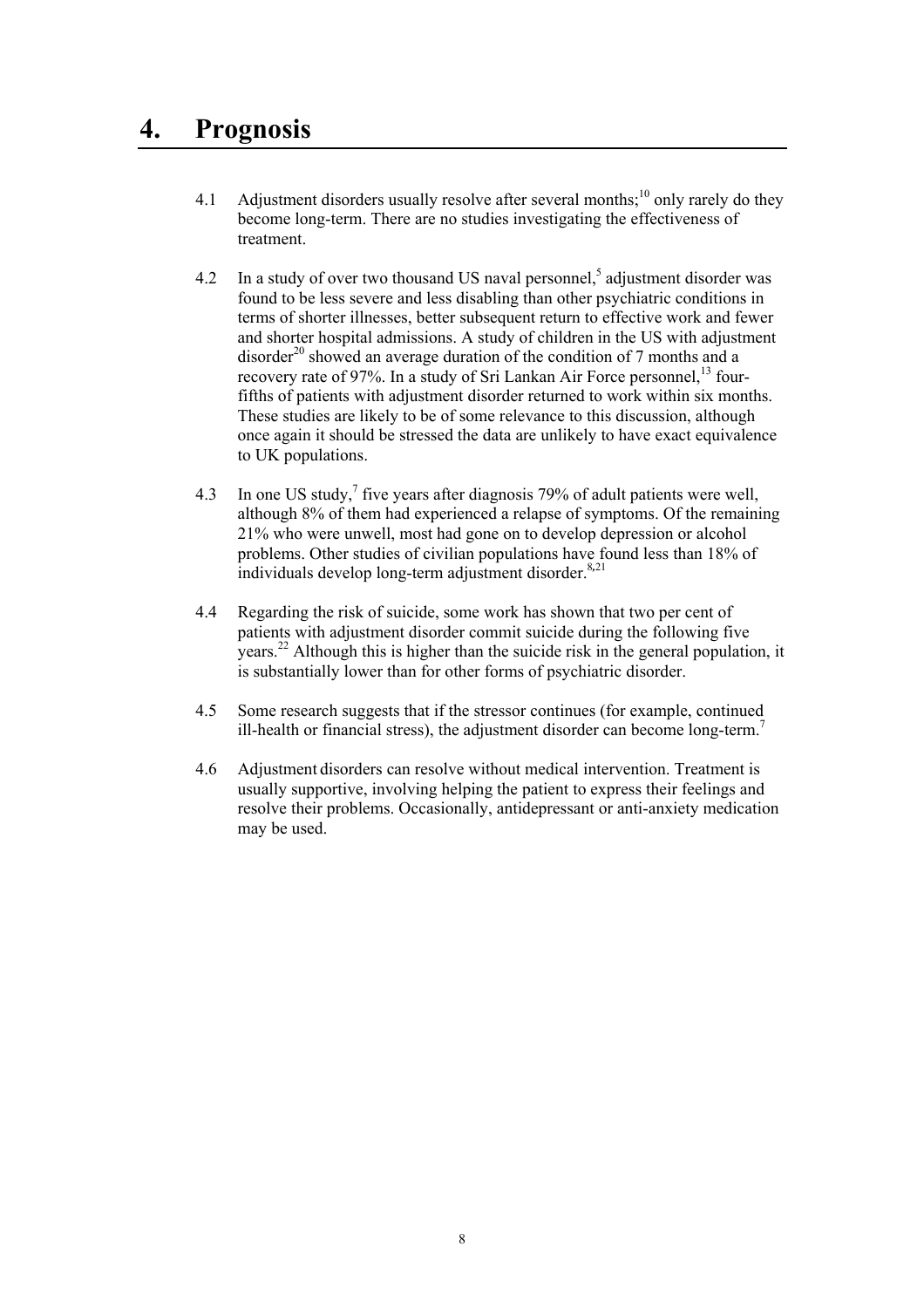## **5. Summary**

- 5.1 Adjustment disorder is a condition comprising a mixture of psychological symptoms, physical symptoms, and behavioural disturbances. It arises in response to adjusting to new circumstances.
- 5.2 Some individuals are more likely to develop adjustment disorder than others.
- 5.3 The condition usually arises within a month of a stressful event, and resolves within six months. It is rare for adjustment disorder to become long-term. There is a high rate of return to work by 6 months.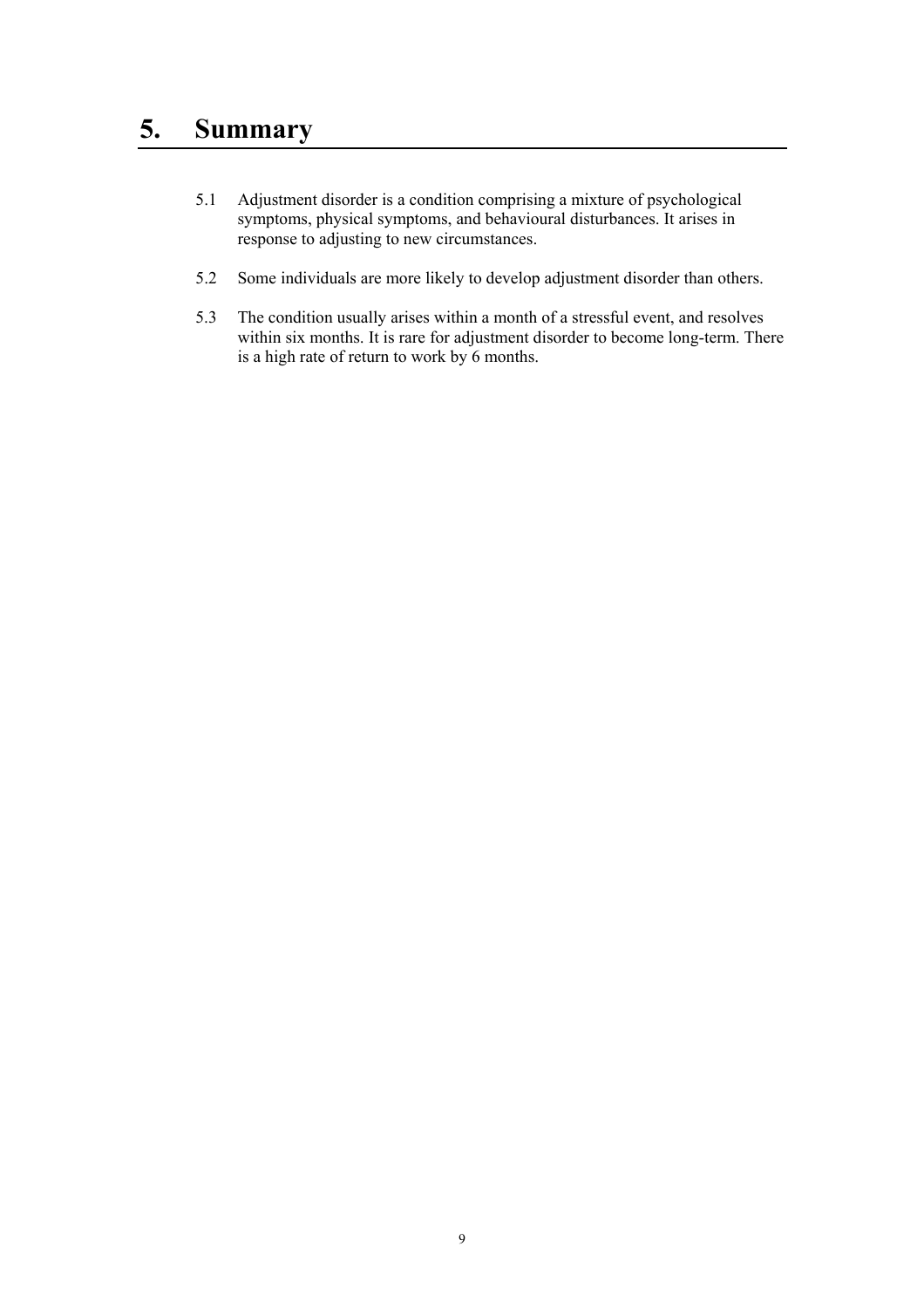# **6. Related Synopses**

Post Traumatic Stress Disorder Generalised Anxiety Disorder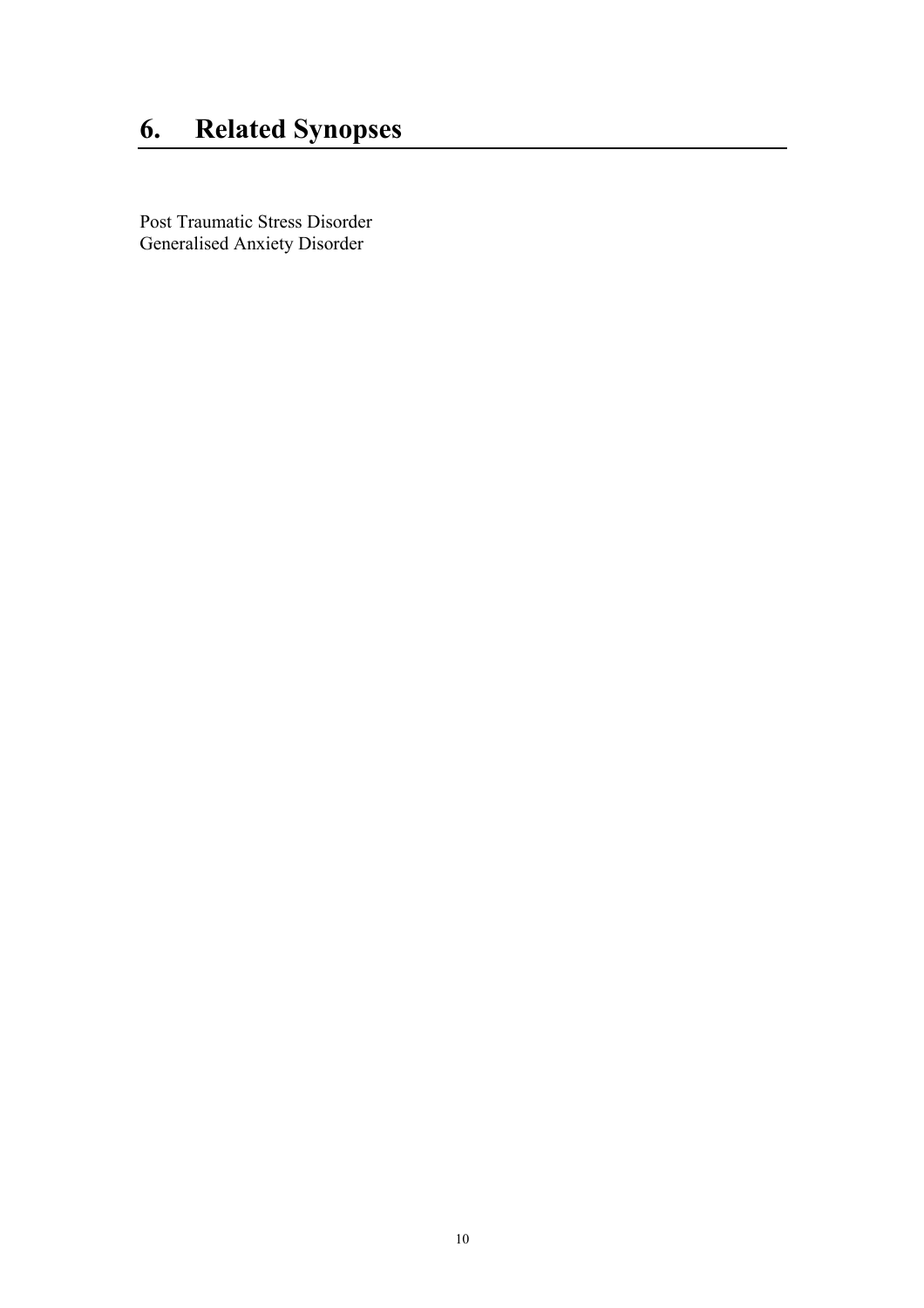| DSM-IV       | The Diagnostic and Statistical Manual of Mental<br>Disorders, Fourth Edition. The North American guide for<br>diagnosis of mental disorders.                                                                                                              |
|--------------|-----------------------------------------------------------------------------------------------------------------------------------------------------------------------------------------------------------------------------------------------------------|
| extraversion | A state in which attention and energies are largely directed<br>outward from the self as opposed to inward toward the<br>self, as in introversion.                                                                                                        |
| $ICD-10$     | International Statistical Classification of Diseases and<br>Related Health Problems: 10 <sup>th</sup> revision. The European<br>guide for diagnosis of mental disorders.                                                                                  |
| neuroticism  | Tendency towards anxiety, worry, and guilt.                                                                                                                                                                                                               |
| prevalence   | The number of cases of a disorder in a population at any<br>one time.                                                                                                                                                                                     |
| <b>PTSD</b>  | Post-traumatic stress disorder/syndrome. A reaction to<br>severely stressful events involving danger, characterised<br>by re-experiencing aspects of the event, avoidance of<br>reminders of the event, and heightened emotion and<br>increased activity. |
| stress       | An ill-defined term, relating to responses to events which<br>are perceived as endangering an individual's well-being.                                                                                                                                    |
| stressor     | An event which is perceived as endangering an<br>individual's well-being, hence causing stress.                                                                                                                                                           |
| trauma       | In the psychological context, an exceptionally stressful<br>event which involves danger.                                                                                                                                                                  |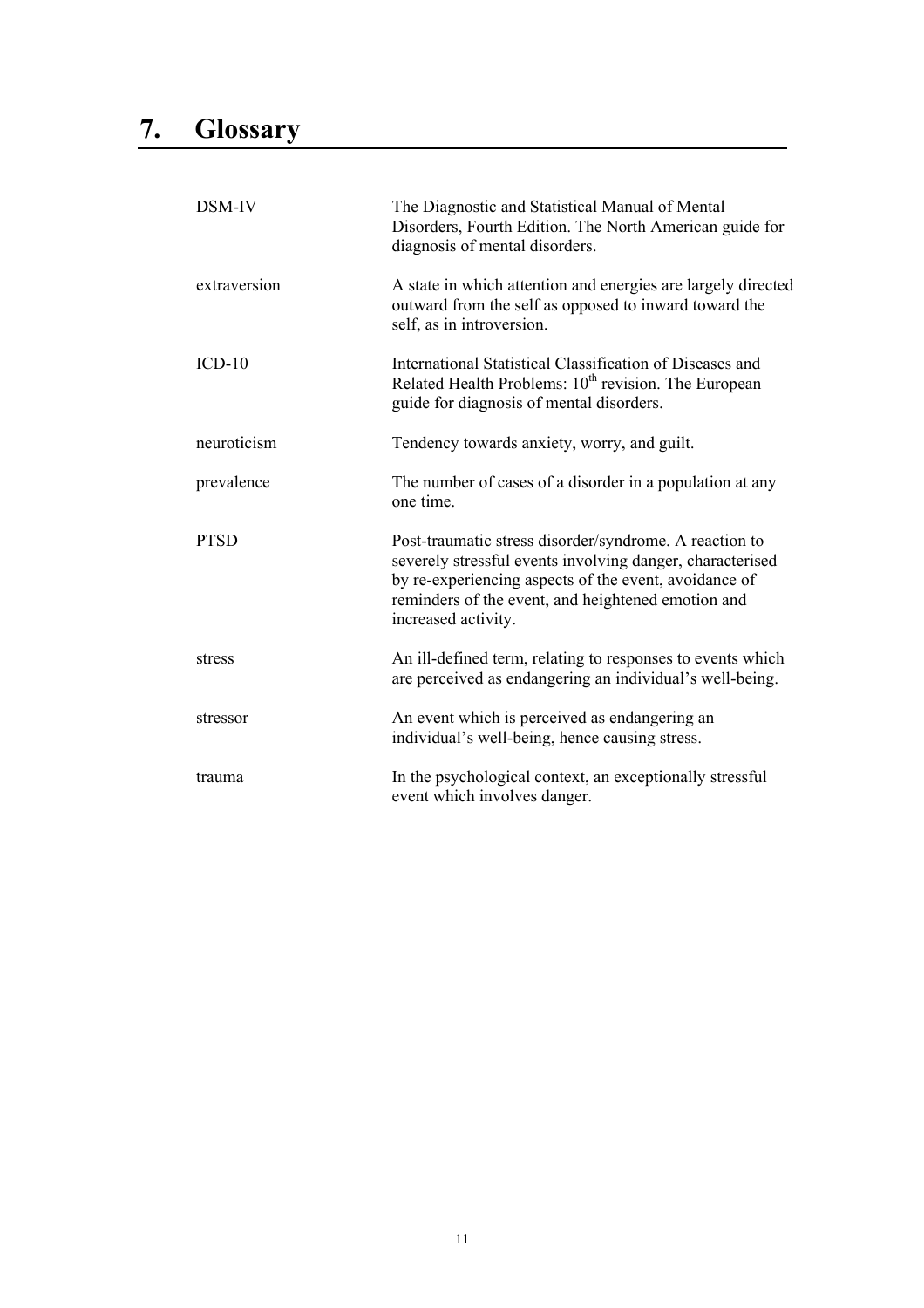### **8. References**

- 1. World Health Organization. The ICD-10 Classification of Mental and Behavioural Disorders. Geneva: World Health Organization; 1992.
- 2. American Psychiatric Association. Diagnostic and statistical manual of mental disorders.  $4<sup>th</sup>$  ed. Washington, DC: American Psychiatric Association; 1994.
- 3. Casey P. Adult adjustment disorder: a review of its current diagnostic status. J Psychiatr Pract 2001;7:32-40.
- 4. Casey P, Dowrick C, Wilkinson G. Adjustment disorders; fault line in the psychiatric glossary. Br J Psychiatry 2001;179:479-481.
- 5. Looney J, Gunderson E. Transient situational disturbances; course and outcome. Am J Psychiatry 1978;135:660-663.
- 6. Andreasen N, Wasek P. Adjustment disorders in adolescents and adults. Arch Gen Psychiatry 1980;37:1166-1170.
- 7. Andreasen N, Hoenk P. The predictive value of adjustment disorders; a followup study. Am J Psychiatry 1982;139:584-590.
- 8. Bronisch T, Hecht H. Validity of adjustment disorder, comparison with major depression. J Affect Disord 1989;17:229-236.
- 9. Kovacs M, Ho V, Pollock M. Criterion and predictive validity of the diagnosis of adjustment disorder; a prospective study of youths with new-onset insulindependent diabetes mellitus. Am J Psychiatry 1995;152:523-528.
- 10. Despland J, Monod L, Ferrero F. Clinical relevance of adjustment disorder in DSM-III-R and DSM-IV. Compr Psychiatry 1995;36:454-460.
- 11. Fabrega H, Mezzich J, Mezzich A, Coffman G. Descriptive validity of DSM-III depressions. J Nerv Ment Dis 1986;174:573-584.
- 12. Strain J, Smith G, Hammer J, McKenzie D, Blumenfield M, Muskin P, et al. Adjustment disorder; a multi-site study of its utilization and interventions in the consultation-liaison psychiatry setting. Gen Hosp Psychiatry 1998;20:139-149.
- 13. Perera H. Suveendran T. Mariestella A. Profile of psychiatric disorders in the Sri Lanka Air Force and the outcome at 6 months. Mil Med 2004;169:396- 399.
- 14. Giotakos O, Konstantakopoulos G. Parenting received in childhood and early separation anxiety in male conscripts with adjustment disorder. Mil Med 2002;167:28-33.
- 15. Lung F. Lee F. Shu B. The relationship between life adjustment and parental bonding in military personnel with adjustment disorder in Taiwan. Mil Med 2002;167:678-682.